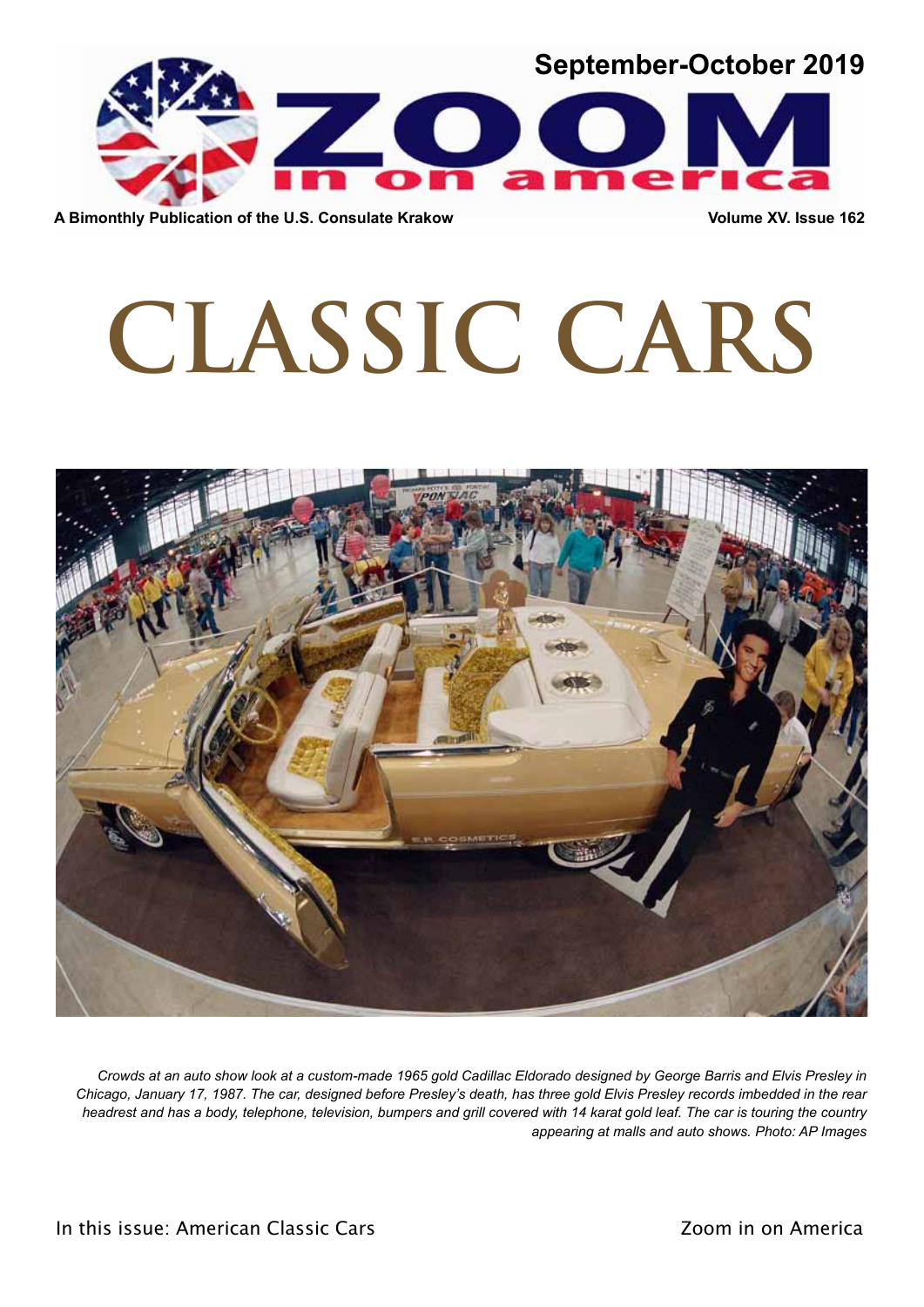# **It's All in the Car**

Ingenious in design, big in dimensions, powerful and comfortable, the car has defined 20th century American popculture. The country's huge size, long distances and good roads have made Americans reliant on cars.

Henry Ford believed the car should be inexpensive and available to an average American. Himself an engineer and inventor, Ford discovered his own ways to manufacture cars more cheaply. He introduced a conveyor belt into the manufacturing process, which helped reduce the assembly time of a car from over 12 to less than 2 worker-hours. He also discovered that producing spare parts and shipping them to market areas where they were put together helped lower production costs. His Model T got cheaper and cheaper. From the original price of \$825, it went down to \$290 in 1924, a sum that did not exceed the average family budget. While lowering the price of his car, Ford raised the wages of his employees and reduced the length of the workday. One thing he underestimated, however, was the importance of upgrading the design by making it more beautiful. His Model T changed very little over the 19 years during which it was produced. "Any customer can have a car painted any color that he wants so long as it is black," said Henry Ford. But the customers wanted more colors and modernization. For example, it was quite hard to start the car. The driver had to use the crank and hold it

with a firm grip so that they would not get hurt in case the engine "kicked back." These drawbacks were worked on by competitors who spared no efforts to beautify and modernize their vehicles. In 1927, having sold more than 15 million cars and having revolutionized the market, Ford's Model T was discontinued. The Cadillac, designed and made by General Motors, was addressed to those who could and wanted to pay much more for an elegant product that could please even the most demanding and sophisticated tastes. Up until the oil crisis of the 1970s, the designers were free to do as they pleased. Long hoods, trunks with tailfins, wraparound windshields, chrome grilles and bumpers were the embodiment of opulence. They were also in a variety of colors, from flamboyant hues of pink to highly elegant shades of white and black, all polished to reflect every single sunray. Additionally, the leather furbishing of the interior made the Cadillac one of the most luxurious cars in the world. The Ford Mustang - a product of the Ford Motor Company - is yet another car with a "soul". Named after a fighter plane from World War II, the Mustang was designed to embody excellence, power, style, and reliability. Its characteristic long hood and short rear deck came to be regarded as the father of the family of the so called "pony cars".

continued on p. 6



*A three-row Cadillac XT6 crossover SUV is shown after being unveiled during media previews for the North American International Auto Show in Detroit, January 13, 2019. Photo: AP Images*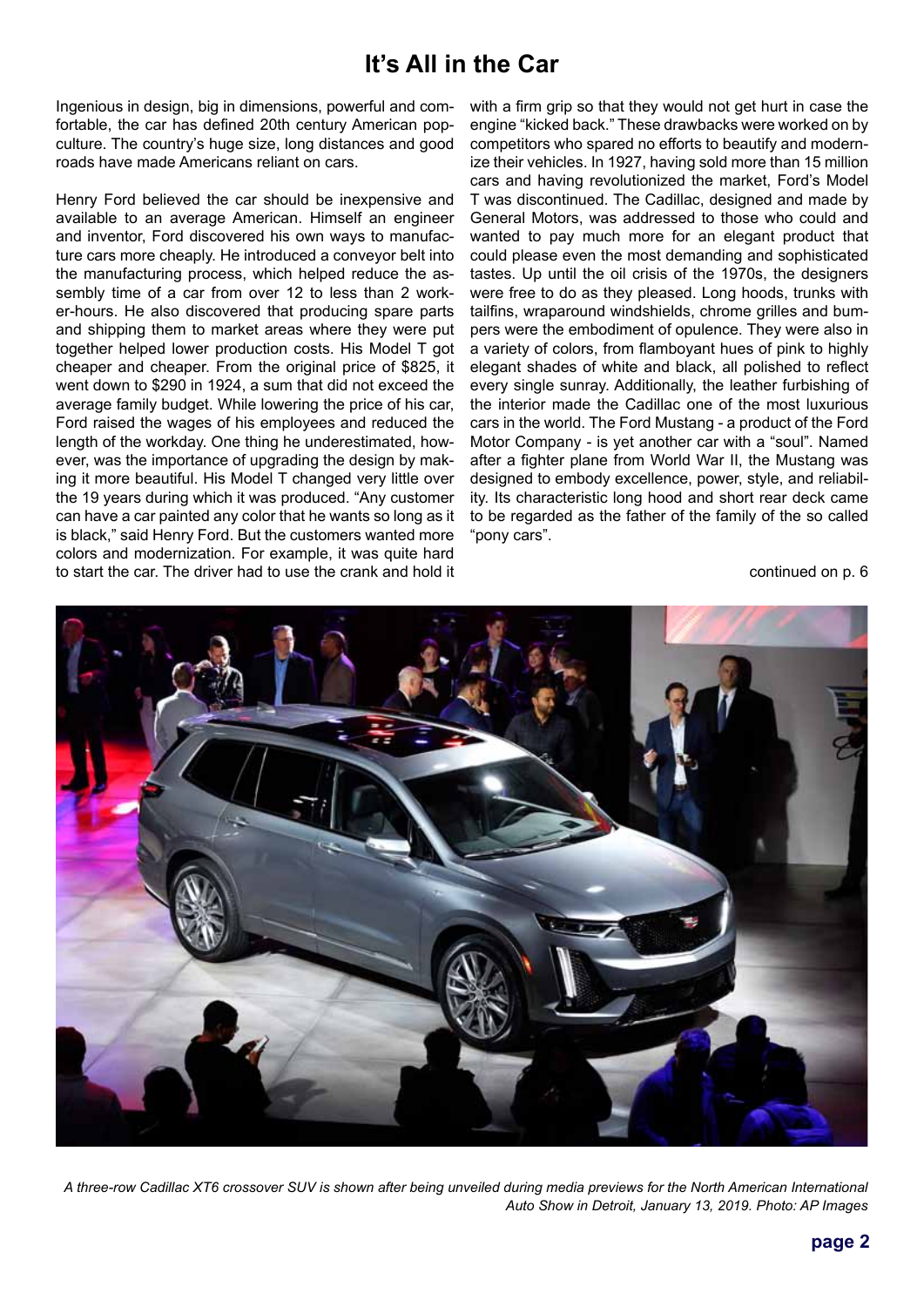# **Classic Cars: An Interview with Collector Justin Little**

Zoom in on America: We have Justin Little from San Bernardino in California here with us today. Justin is on an internship at the Consulate in Krakow, learning if the job in the foreign service is what he wants to pursue as a profe ssional career. Justin is also interested in cars, old cars to be precise. Up until recently he was an owner of a Ford Mustang. Justin, thank you for agreeing to talk to Zoom in on America about your hobby. How did your interest in old cars start?

Justin Little: I guess it always starts with the TV. My favourite TV shows when I was a child I noticed every good guy and every bad guy has a pretty cool car and often those cars are older classic cars, and so from there I was always interested in them, and when I was able, I saved up a lot of money and I bought my own classic car.

ZIOA: How old does a car have to be to be considered ... a classic car ... an antique car ... or a vintage car?

J: Well, I guess the difference is between those three terms, classic, vintage and antique. They can all apply to the same cars, if you're going by the exact meanings of the words. I would say, typically classic cars are considered cars from the 60s and 70s, which adhere to the hotrod

aesthetic in the United States. Antique and vintage cars are usually referred to as such because they're from an early period, the 50s, the40s and the 30s and they're much more the family oriented town car that people have kept in good running condition and sometimes they restore them as well.

ZIOA: And can you tell me about the classic car you owned?

J: Yes, I was able to save up a bit of money and with my dad's help I bought an 1965 Ford Mustang, which is probably the most widely available classic car.

ZIOA: I imagine you had to do some repair work on your Ford Mustang. What did you have to fix the most often?

J: When I bought my Ford Mustang, it was in running condition, but it needed some elbow grease, like they say in the United States. So me and my dad worked over the summer to repair some of the engine components, specifically the thermostat. My car had an issue of overheating, which we were able to fix, and we also were able to give it a fresh coat of paint and reupholster the interior.



*Justin Little and his Ford Mustang*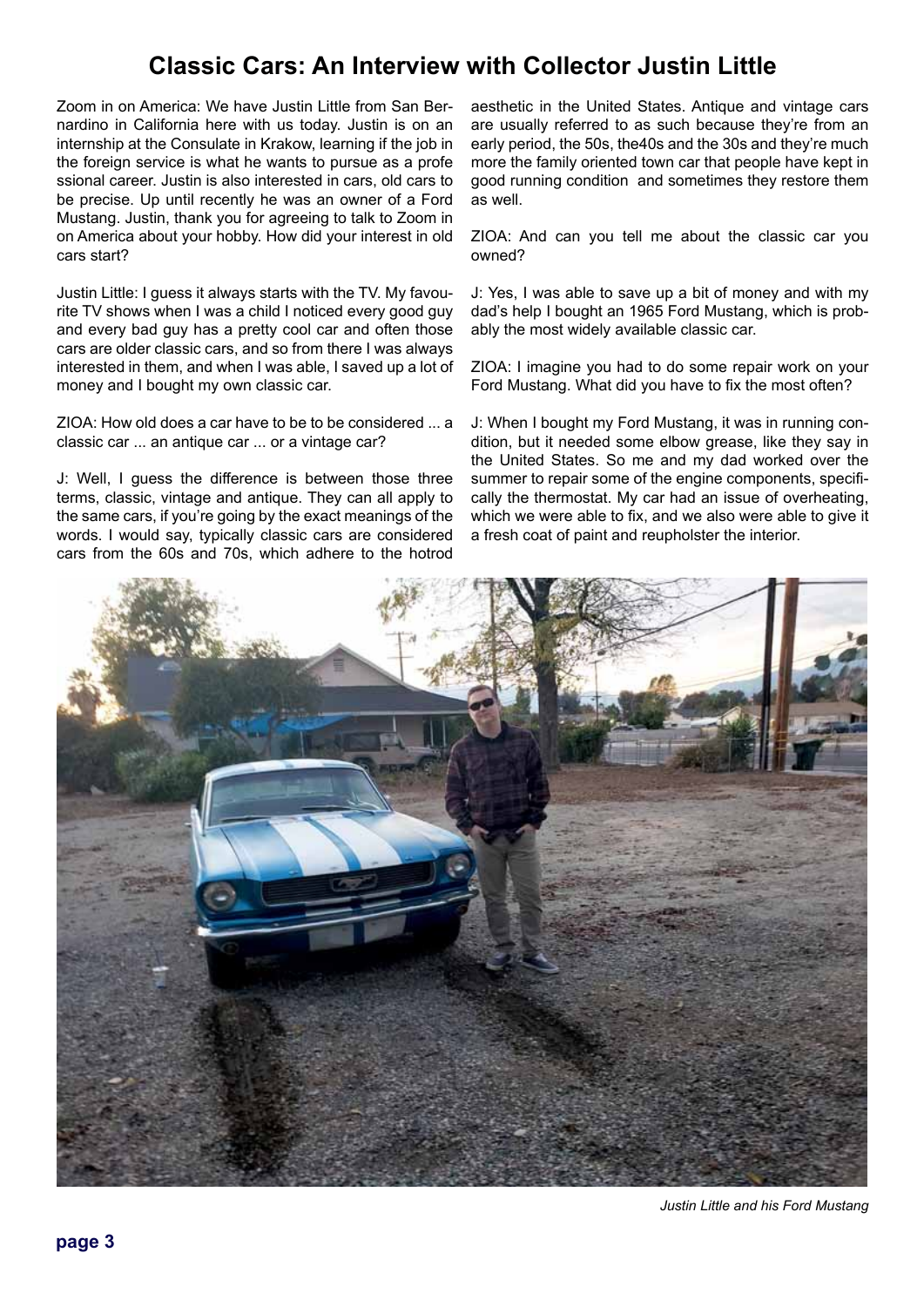ZIOA: Was it expensive to keep it in good condition?

J: Not as expensive as I thought. Basically, we put in the work to find good deals. We went to junk yards to find parts that were still in good condition. Restoring the car was cheaper than you might think.

ZIOA: So now I have a question about regulations. How do you register a classic car in the United States? Is there a fee? Does the car need a MOT certificate? Do classic and vintage cars have distinctive registration plates and is there a specific colour scheme?

J: In the United States most cars have to pass what's called the "smog check", which is to make sure your car is in compliance with the emission requirements for the environment, and California has its own separate regulations concerning older cars because they won't be able to meet a lot of these regulations. They usually get an exemption, but there is a permit fee upfront when you register a car. So it's a one time fee for a few hundred dollars and you are exempt from the smog requirements for the car. We don't have distinctive plates to mark them, but it's actually a voluntary thing. In California they have a program where you can get a distinctive licence plate on your own, but you have to pay a little bit more for that, and

it's because these plates are in the original colours that cars in 50s and 60s had. Since then they've changed colours, so you can pay a little more to have the original-style plates.

ZIOA: So in that way people who see such a car know that this is a classic car even if they don't recognise it?

J: Yeah, it's just one more thing you can do for your car to make it look original.

ZIOA: Can you drive all the roads in your old car?

J: In my 65' Mustang I didn't have any problems on any roads. Most people who restore cars will just make sure that they don't go down dangerous roads, they want to make sure it's a very well paved road just to make sure they are not putting on any undue risk for their car because with some of these older cars you just want to ride them easily so they can last even longer.

ZIOA: And now question about car shows. Did you have your favourite car shows?

J: There are always very large car shows in Los Angeles at the LA Convention Center so I've been to a few of those, but my favourite one was the Route 66 Car Show in San



*Photo Justin Little*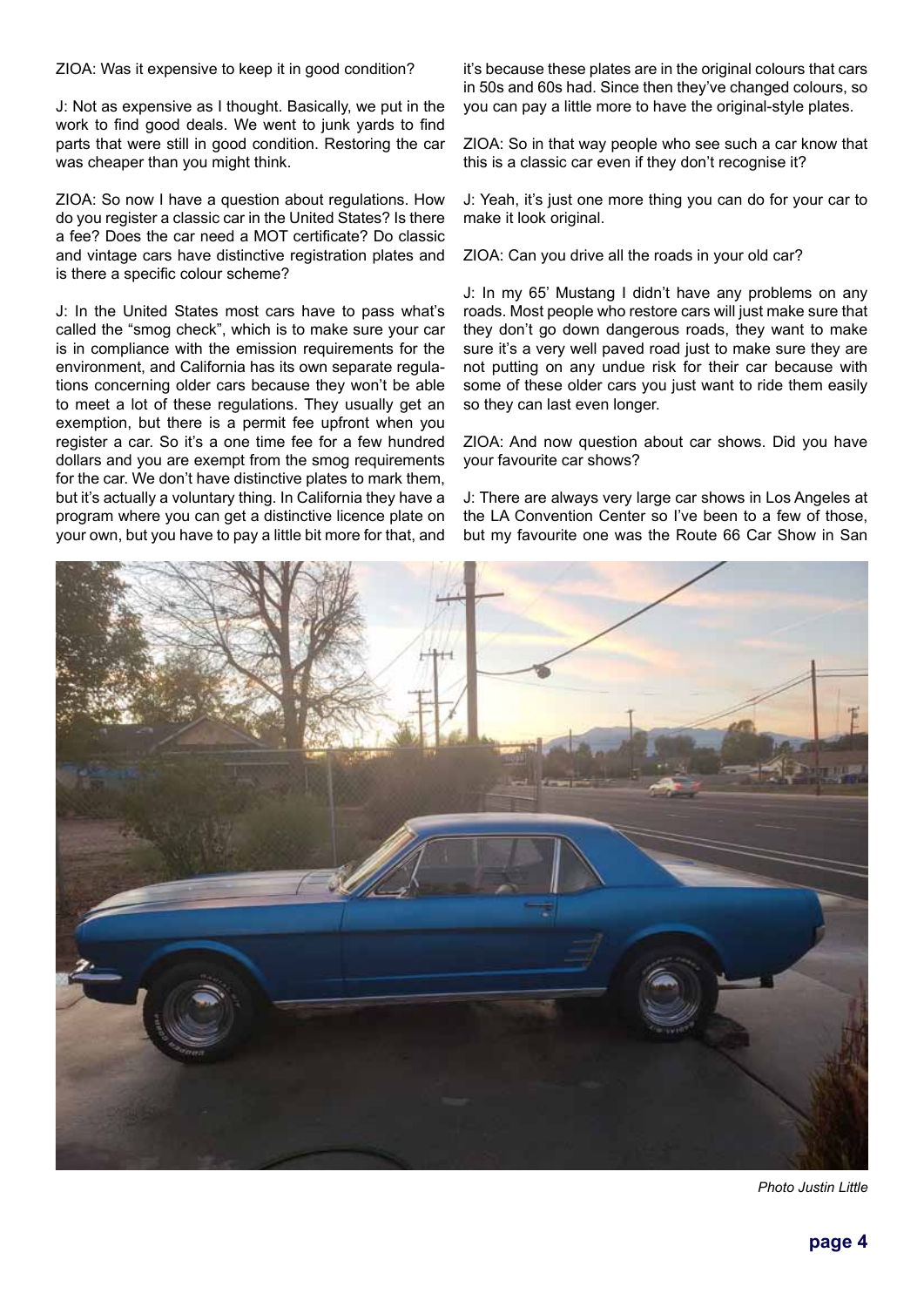Bernardino. It's kind of a flea market where people come to sell things and to show off cars. It's a pretty big deal in my city so that was always my favourite car show because I usually can get to know some of the people showing off their cars and then you see them driving around town in their classic cars later throughout the year.

ZIOA: So I know that at the moment you don't have a classic car, but are you going to buy one?

J: I think that for now I'll wait. When I get further in my career, I want to restore a 1969 Shelby GT500. That's one of the rarest classic cars and so if I could get my hands on one of them, I'd be really happy.

ZIOA: I wish you luck with that and thank you very much for talking to *Zoom in on America*.





*Photos Justin Little*

## THE 2020 VERSION OF THE MUSTANG

The photo below, taken on July 31, 2019, shows the 2020 Shelby GT500 displayed during a Ford press conference in the Detroit suburb of Clawson, Michigan. The Mustang will be the most powerful Ford Mustang ever built and will go on sale this fall. *Photo: AP Images*

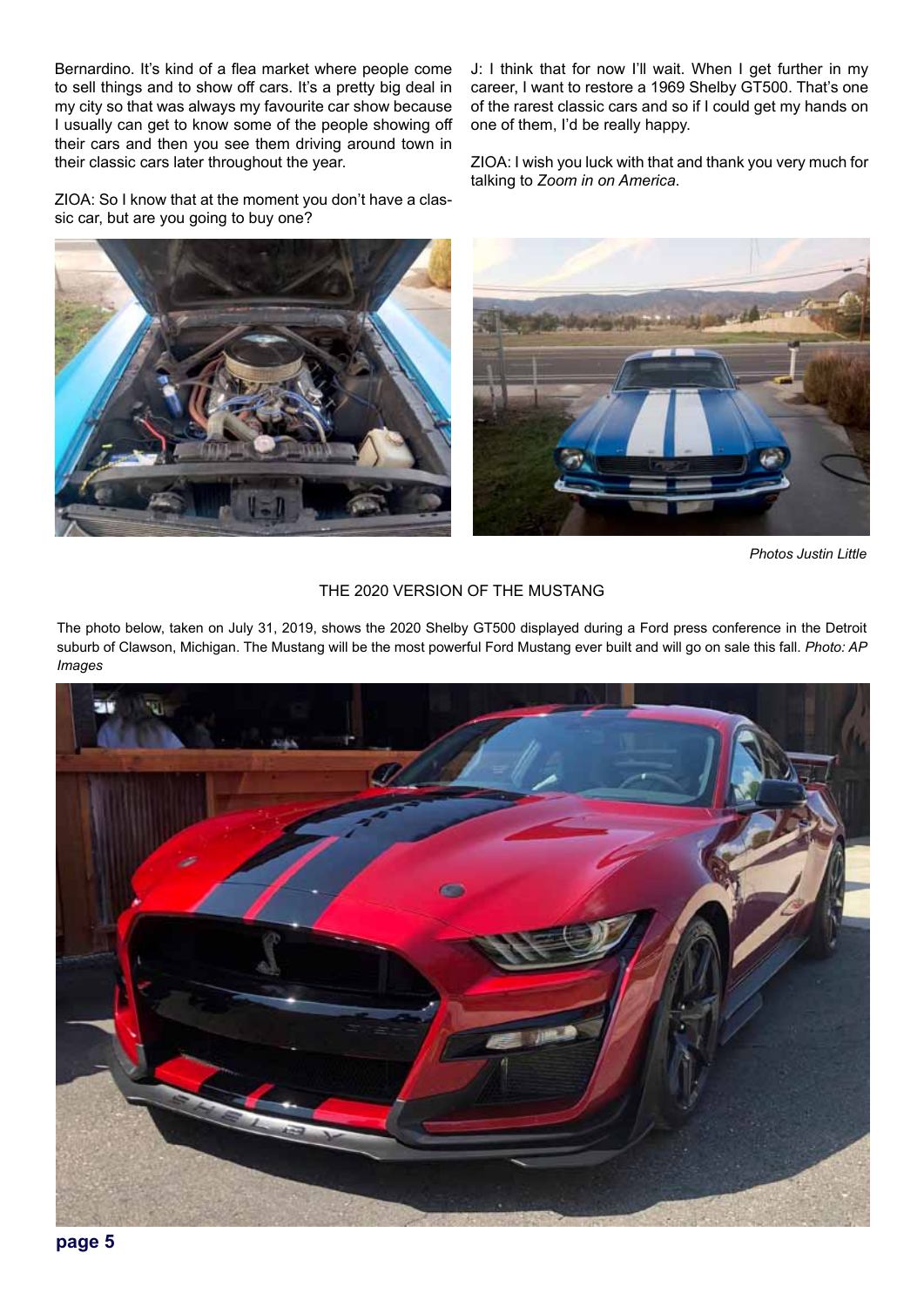Today, the car has to be economical and much smaller in size from its predecessor made in the 50s or 60s. A lot of people, however, are very much in love with old cars. Many of those who have the means and time become collectors.

Many uniquely American phenomena are associated with the car. One of them is the drive-in theater. People arrive to watch movies in their cars and remain comfortably seated in them during the screening. A large outdoor movie screen and a projection booth are the only cinema structures while a large parking area substitutes for rows of seats for the audience. The drive-in cinemas' peak popularity was the late 1950s and early 1960s, but still today there are theaters for those who enjoy this kind of entertainment.

Other popular car-related phenomena in the United States are car races, for example drag races. Most of such races are 400 meters (1/4 mile), but shorter races of 200 or 300 meters are organized as well. Usually two cars compete at a time in a drag race. When one car loses a race, it is knocked out of the competition while the winning car moves on to the next round. Finally, just one car stays on the track. The winner of a race is not necessarily the car that crosses the finish line first. In determining which car has won, two times are measured and added up: the

elapsed time, i.e. the time of the drive, and the reaction time, which is the time between the moment the green light is lit and the start.

Watching cars travel at speeds of up to 325 miles per hour is spectacular, but spectators expect even more than that. They are thrilled by the so-called "standing burnouts" performed by drivers before the start of a race. Standing burnouts are used to warm up the cars' tires. Vehicles drive onto pavement that has been watered down. The drivers stop their cars and then powerfully spin the wheels. Smoke fumes surround the car and its driver in a spectacular way. This practice is actually good for the tires, which heat and clean for a better traction. For many spectators this is an important part of the show.

NASCAR (National Association for Stock Auto Racing) is the most popular form of car racing in the United States. "Stock car" racing started during Prohibition (1913-1933), particularly in the Appalachian region of the American south.

Last but not least there are Monster truck races, which have been organized since 1985. A common feature of monster truck shows today is the crushing of some smaller cars.



*Dave Harwood drives his 'Monster Patrol' truck over two cars at Lowe's Motor Speedway in Concord, North Carolina, August 16, 2002. Photo: AP Images*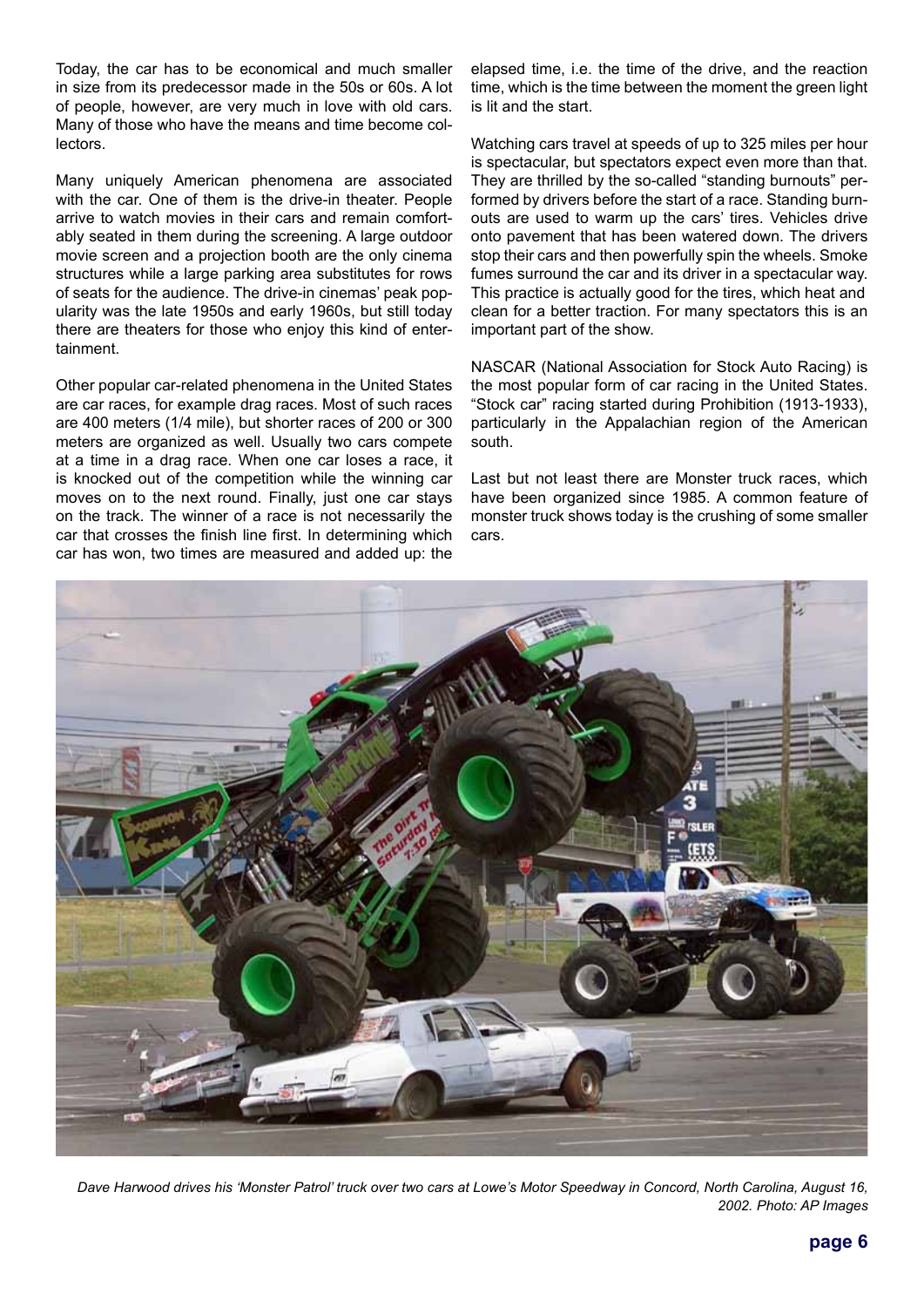# **S e p t e m b e r - O c t o b e r 2019 TRIVIA QUESTION**

What is the drive-in theater?

**Send the answer (with your home address) to: KrakowAIRC@state.gov**

**The 1st, the 8th and 11th sender of the correct answer will be awarded with a book prize.** 

**Deadline December 15, 2019**

> **Summer 2019 Answer:**

Bernard Maybeck

**The winners are:**

**Franciszek from Szczecin, Maria from Szczecin and Aleksandra from Wielun**

# **CONGRATULATIONS!!!**

# **The prizes will be sent to you by mail.**



**Zoom is online at www.usinfo.pl/zoom/**

**Free subscription KrakowAIRC@state.gov**

**Contact us at KrakowAIRC@state.gov**

**American Information Resource Center Krakow Konsulat Generalny USA ul. Stolarska 9, 31-043 Krakow KrakowAIRC@state.gov**

## Exercise 1. Discussion

Work with a partner. Look at the photos of the cars on pp. 1-8. Choose the car you like the best. If each of you has chosen a different car:

1. Look at your picture and read the captions. Then describe your picture to your partner. Let your partner do the same.

2. In a conversation compare and contrast the pictures.

**ACTIVITY PAGE**

- 3. Discuss the reasons for your choice.
- If you have both chosen the same car:
- 1. In a conversation describe the car you have chosen.
- 2. Compare the reasons for your choice.
- 3. Describe your future dream car to your partner. Then listen to their description.

#### Exercise 2

There are several idiomatic expressions with the word "road". Match the expressions 1-5 with the definitions below:

- 1. road show
- 2. down the road
- 3. hit the road
- 4. the road to hell is paved with good intentions
- 5. road hog

a. well-meant acts can result in a disaster

- b. a tour arranged for a particular purpose such as a political campaign
- c. a driver whose vehicle straddles two traffic lanes
- d. at some future point
- e. set out on a trip

Exercise 3: Discussion

In groups discuss the future of the car.

Think of the following:

- type of propulsion (e.g. hydrogen, battery-powered, biofuels, diesel, gasoline)
- design of the exterior and the interior
- speed
- safety
- price

**ORDER YOUR FREE SUBSCRIPTION OF**

*ZOOM IN ON AMERICA*

**KrakowAIRC@state.gov**